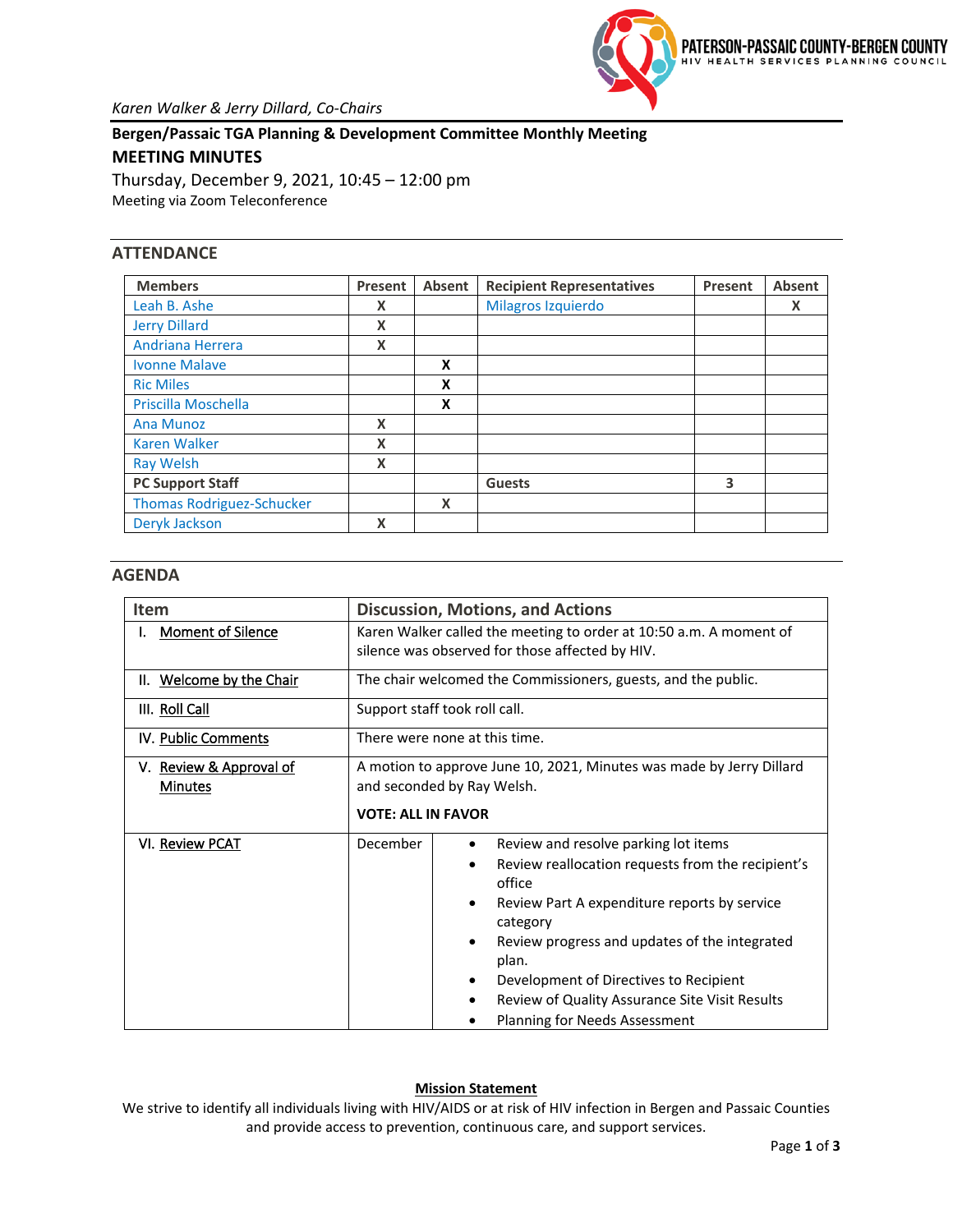

# *Karen Walker & Jerry Dillard, Co-Chairs*

| Item                                                                                                                                             | <b>Discussion, Motions, and Actions</b>                                                                                                                                                                                                                                                                                                                                                                                                                                                                                                                                                                                                                                                                                                                                                                                                                                                                                                                                                                                                                                                                                                                                                                                                                                                                                                                                                                                                                |
|--------------------------------------------------------------------------------------------------------------------------------------------------|--------------------------------------------------------------------------------------------------------------------------------------------------------------------------------------------------------------------------------------------------------------------------------------------------------------------------------------------------------------------------------------------------------------------------------------------------------------------------------------------------------------------------------------------------------------------------------------------------------------------------------------------------------------------------------------------------------------------------------------------------------------------------------------------------------------------------------------------------------------------------------------------------------------------------------------------------------------------------------------------------------------------------------------------------------------------------------------------------------------------------------------------------------------------------------------------------------------------------------------------------------------------------------------------------------------------------------------------------------------------------------------------------------------------------------------------------------|
| VII. Parking Lot Items                                                                                                                           | Development of Directives to the Recipient - The committee<br>reviewed the Rapid Reallocation Directive- which states that the<br>Recipient may rapidly reallocate funds without Planning Council<br>consent based on the following conditions: Up to 10% of the<br>services category allocation at any time during a grant year;<br>service category reallocations can be made from support to<br>core and core to core; After October 30 of every grant year, the<br>Recipient's office may reallocate service category allocations<br>without a 10% cap; and the Recipient will report all reallocation<br>to Steering Committee at the next scheduled committee<br>meeting following the reallocation. The committee wanted to<br>draft a directive that states the Recipient will provide a training<br>to subrecipients annually. Support staff will research and bring<br>back the results whether the committee and the Planning<br>Council has the ability to give that directive to the recipient.<br>Review of Service Standards - the committee will be breaking<br>up the Service Standards in half for review over the next two<br>months. Policy Clarification Notice #21-02 has been released<br>from HRSA and speaks directly to the individual's eligibility to<br>Ryan White services and the documents that are needed to be<br>collected. The committee has requested some guidance on how<br>to move forward from the recipient. |
| VIII.<br><b>Review Reallocation</b><br>requests from the<br>Recipient's Office                                                                   | There were no reallocation requests for the committee at this time.                                                                                                                                                                                                                                                                                                                                                                                                                                                                                                                                                                                                                                                                                                                                                                                                                                                                                                                                                                                                                                                                                                                                                                                                                                                                                                                                                                                    |
| IX. Review Part A Expenditures<br>Report by service category                                                                                     | The committee reviewed the expenditure report that was provided by<br>the Recipient. A copy of that report has been added to the minutes for<br>reference.                                                                                                                                                                                                                                                                                                                                                                                                                                                                                                                                                                                                                                                                                                                                                                                                                                                                                                                                                                                                                                                                                                                                                                                                                                                                                             |
| X. Review New Developments<br>of "Ending the Epidemic, A<br>Plan for America" and State<br>of New Jersey's End the<br><b>Epidemic Initiative</b> | The RFA for Ending the Epidemic has been released in Essex and Hudson<br>County. Those are the only two counties currently in New Jersey who<br>have been identified as EHE jurisdictions. General reminder that Ending<br>the Epidemic EHE are the federal funds that have come and been<br>disbursed at a state level. Ending the Epidemic ETE are the state funds.<br>There are some subrecipients from the Bergen-Passaic TGA who have<br>been able to apply for the Status Neutral funding. In this funding they<br>have combined prevention and care for individuals who are HIV positive<br>and those who are at risk into one comprehensive strategy.                                                                                                                                                                                                                                                                                                                                                                                                                                                                                                                                                                                                                                                                                                                                                                                          |
| XI. New Business                                                                                                                                 | Michelle Thompson from the AETC has reached out to the recipient's<br>office with training opportunities for the TGA. Support staff to follow up<br>on the communications.                                                                                                                                                                                                                                                                                                                                                                                                                                                                                                                                                                                                                                                                                                                                                                                                                                                                                                                                                                                                                                                                                                                                                                                                                                                                             |
| XII. Announcements                                                                                                                               | Bre from CAPCO announced the following:                                                                                                                                                                                                                                                                                                                                                                                                                                                                                                                                                                                                                                                                                                                                                                                                                                                                                                                                                                                                                                                                                                                                                                                                                                                                                                                                                                                                                |

#### **Mission Statement**

We strive to identify all individuals living with HIV/AIDS or at risk of HIV infection in Bergen and Passaic Counties and provide access to prevention, continuous care, and support services.